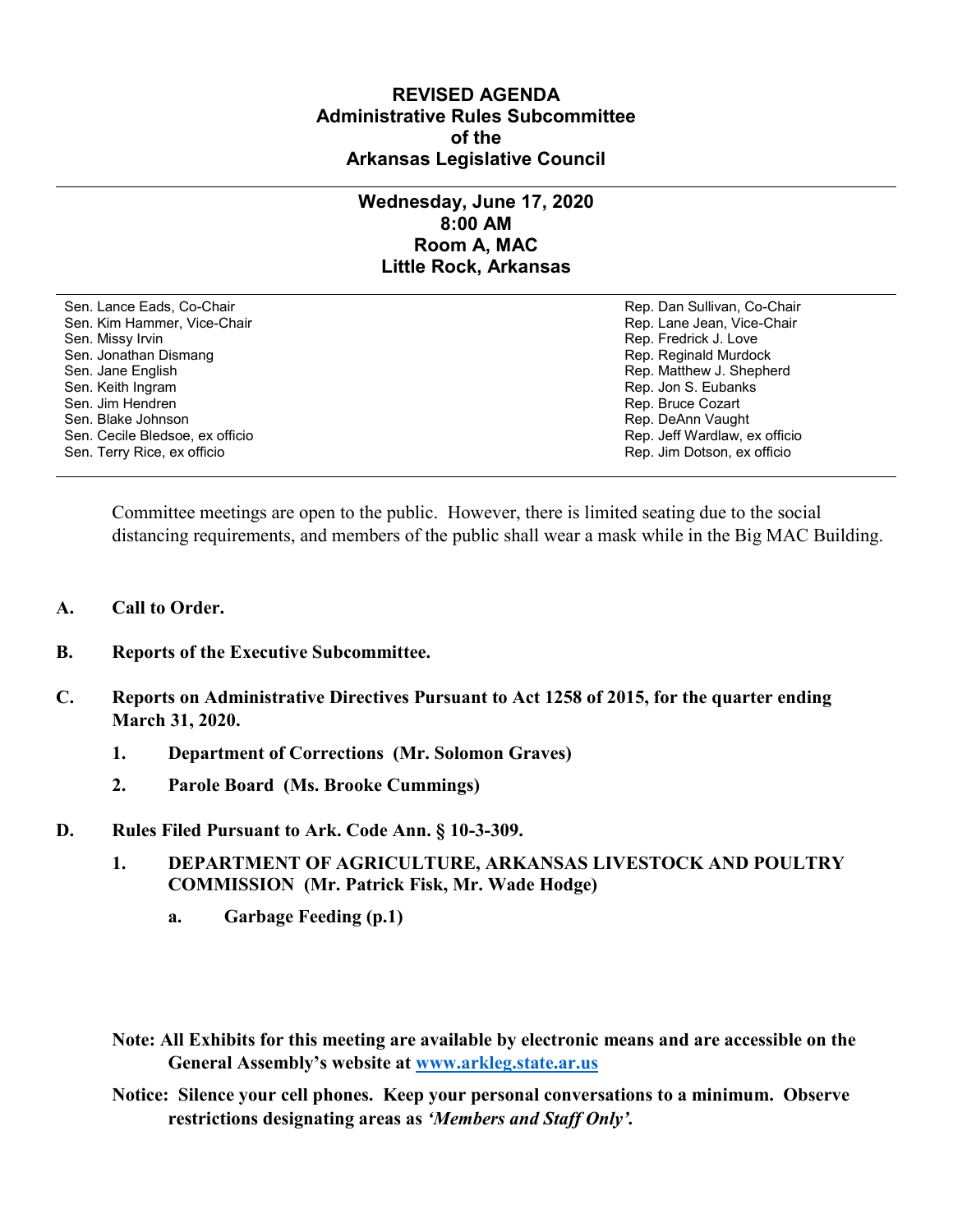- **2. DEPARTMENT OF AGRICULTURE, STATE PLANT BOARD (Mr. Wade Hodge, items a, b; Mr. Mark Stoll, item b)**
	- **a. Reciprocity and Temporary Licensure Rule (p.2)**
	- **b. Produce Safety Rule and Enforcement Response Rule (p.4)**
- **3. DEPARTMENT OF AGRICULTURE, STATE BOARD OF REGISTRATION FOR PROFESSIONAL SOIL CLASSIFIERS (Mr. Edgar Mersiovsky, Mr. Wade Hodge)**
	- **a. Rules of the Arkansas State Board of Registration for Professional Soil Classifiers (p.7)**
- **4. DEPARTMENT OF AGRICULTURE, VETERINARY MEDICAL EXAMINING BOARD (Mr. Wade Hodge)**
	- **a. Fees (092.00.1-2) (p.9)**
	- **b. Continuing Education (092.00.1-3) (p.11)**
	- **c. Veterinary Technology – Levels of Supervision (092.00.1-14) (p.12)**
	- **d. Military Automatic Licensure (092.00.1-15) (p.14)**
	- **e. Pre-Licensure Criminal Background Check and Waiver Request (092.00.1-16) (p.15)**
	- **f. Reciprocity and Temporary Permits (092.00.1-17) (p.16)**
	- **g. Rules of the Arkansas Veterinary Medical Examining Board (p.18)**
- **5. DEPARTMENT OF COMMERCE, ARKANSAS ECONOMIC DEVELOPMENT COMMISSION (Ms. Renee Doty, Mr. Jim Hudson)**
	- **a. Equity Investment Incentive Act of 2007 (p.19)**
	- **b. Digital Product and Motion Picture Development Act Rule (p.21)**
	- **c. Donations or Sales of Equipment to Educational Institutions Tax Credit Program (p.22)**
- **6. DEPARTMENT OF COMMERCE, OFFICE OF SKILLS DEVELOPMENT (Mr. Cody Waits)**
	- **a. Secondary Center Rule Changes to Comply with Act 179 of 2019 (p.24)**
- **7. DEPARTMENT OF EDUCATION, DIVISION OF ELEMENTARY AND SECONDARY EDUCATION (DESE) (Mr. Taylor Dugan, items a – f; Ms. Mary Clair Hyatt, items g, h, j; Ms. Courtney Salas-Ford, items l, m; and Ms. Lori Freno, items i, k)**
	- **a. DESE Rules Governing Home Schools (p.27)**
	- **b. DESE Rules Governing Educator Licensure (p.37)**
	- **c. DESE Rules Governing the Code of Ethics for Arkansas Educators (p.44)**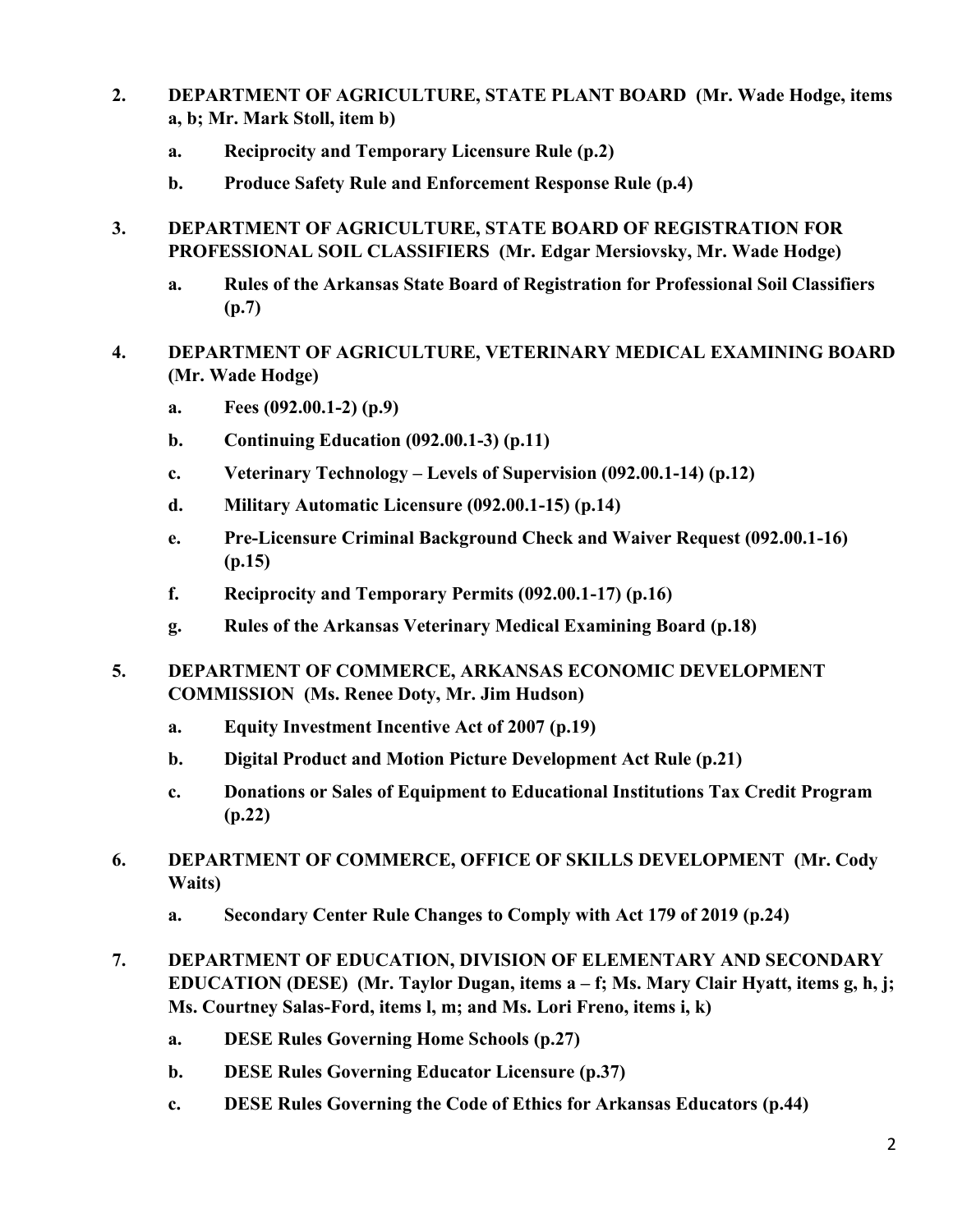- **d. DESE Rules Governing Eligibility and Financial Incentives for National Board for Professional Teaching Standards (NBPTS) (p.46)**
- **e. DESE Rules Governing Scoliosis Screening (p.49)**
- **f. DESE Rules Governing Background Checks (p.53)**
- **g. DESE Rules Governing Documents Posted to School District and Education Service Cooperative Websites (p.57)**
- **h. DESE Rules Governing Act 1240 Waivers (p.63)**
- **i. DESE Rules Governing the Arkansas Teacher of the Year Program (p.66)**
- **j. DESE Rules Governing Immunization Requirements in Arkansas Public Schools (p.67)**
- **k. DESE Rules Governing Public School Student Services (REPEAL) (p.70)**
- **l. DESE Rules Governing Student Special Needs Funding (p.71)**
- **m. DESE Rules Governing the Succeed Scholarship Program (p.73)**
- **8. DEPARTMENT OF EDUCATION, DIVISION OF HIGHER EDUCATION (Dr. Maria Markham, Mr. Nick Fuller)**
	- **a. State Teacher Education Program (p.76)**
	- **b. Arkansas Governor's Scholars Program (p.77)**
	- **c. Arkansas Academic Challenge Scholarship (p.78)**
- **9. DEPARTMENT OF ENERGY AND ENVIRONMENT, DIVISION OF ENVIRONMENTAL QUALITY (Ms. Becky Keogh, items a, b; Mr. Micheal Grappe, items a – c; Mr. Shane Khoury, items a, b)**
	- **a. Rule 5: Liquid Animal Waste Management Systems (p.81)**
	- **b. Rule 6: State Administration of the National Pollutant Discharge Elimination System (NPDES) (p.82)**
	- **c. Rule 27: Licensing of Operators of Solid Waste Management Facilities and Training and Certification Requirements for Environmental Officers (p.85)**
- **10. DEPARTMENT OF FINANCE AND ADMINISTRATION, ALCOHOLIC BEVERAGE CONTROL DIVISION (Ms. Doralee Chandler, Mr. Chip Leibovich)**
	- **a. Oversight of Medical Marijuana Cultivation Facilities, Processors and Dispensaries (p.88)**
- **11. DEPARTMENT OF HEALTH, CENTER FOR HEALTH PRACTICE (Ms. Laura Shue, Ms. Lynda Lehing)**
	- **a. Rules for the Administration of Vital Records (p.90)**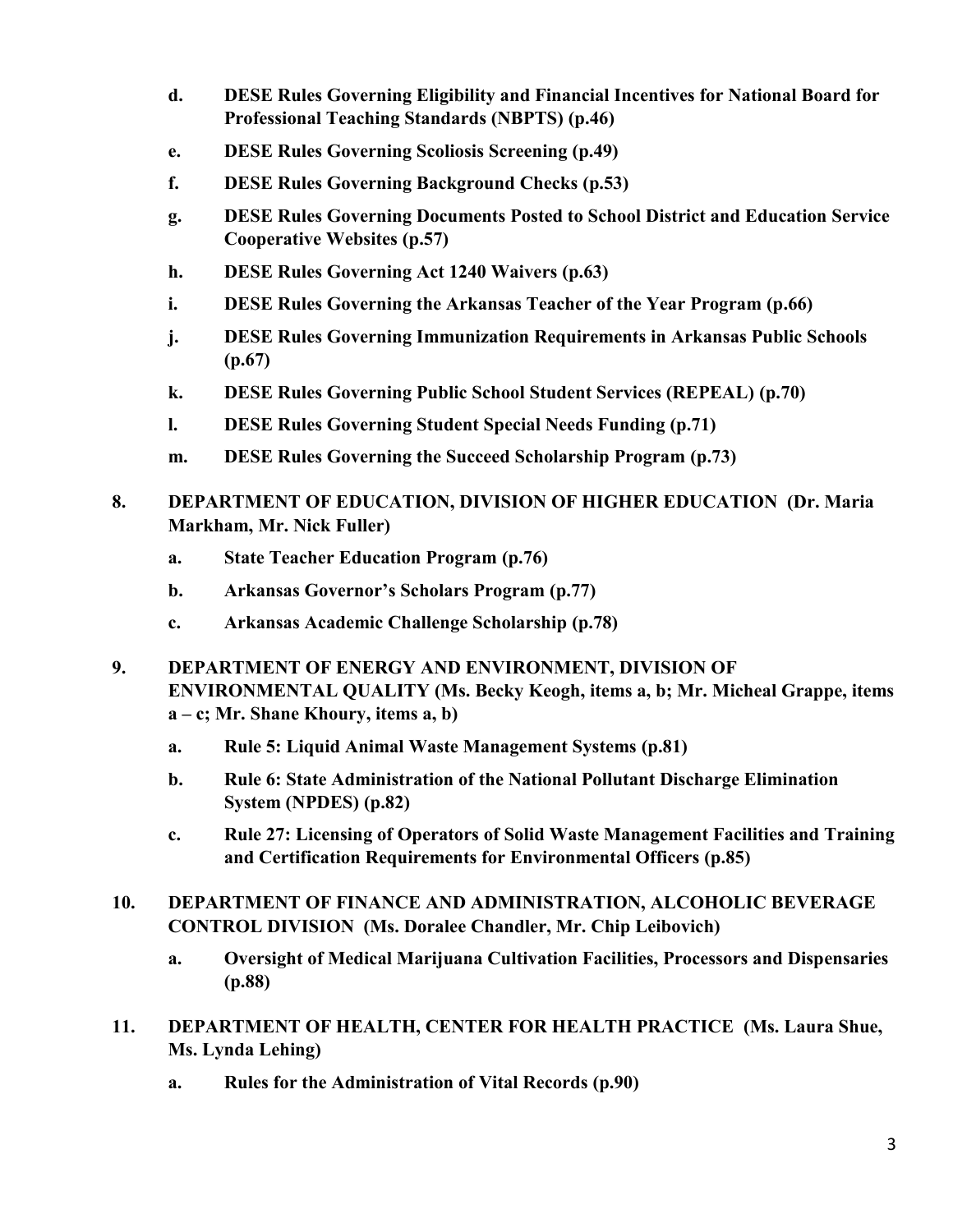- **12. DEPARTMENT OF HEALTH, DIVISION OF HEALTH RELATED BOARDS AND COMMISSIONS, STATE BOARD OF EXAMINERS OF ALCOHOLISM & DRUG ABUSE COUNSELORS (Ms. Pam Fite)**
	- **a. Rules Governing Alcoholism & Drug Abuse Counselors (p.91)**
- **13. DEPARTMENT OF HEALTH, DIVISION OF HEALTH RELATED BOARDS AND COMMISSIONS, STATE BOARD OF ATHLETIC TRAINING (Ms. Nancy Worthen)**
	- **a. Arkansas State Board of Athletic Training Rules (p.93)**
- **14. DEPARTMENT OF HEALTH, DIVISION OF HEALTH RELATED BOARDS AND COMMISSIONS, STATE BOARD OF CHIROPRACTIC EXAMINERS (Ms. Laurie Mayhan)**
	- **a. Licensure for Military Veterans (p.95)**
- **15. DEPARTMENT OF HEALTH, DIVISION OF HEALTH RELATED BOARDS AND COMMISSIONS, ARKANSAS BOARD OF EXAMINERS IN COUNSELING (Ms. Lenora Erickson)**
	- **a. Rules of the Arkansas Board of Examiners in Counseling (p.96)**
- **16. DEPARTMENT OF HEALTH, DIVISION OF HEALTH RELATED BOARDS AND COMMISSIONS, STATE BOARD OF DENTAL EXAMINERS (Mr. Kevin O'Dwyer)**
	- **a. Article XXIII – Pre-Licensure Criminal Background Check (p.138)**
	- **b. Article XI – Dental Hygienists Functions (p.139)**
	- **c. Article XIII – Analgesia, Conscious Sedation, Deep Sedation, and General Anesthesia Rules for Dentist in an Ambulatory Facility (p.140)**
- **17. DEPARTMENT OF HEALTH, DIVISION OF HEALTH RELATED BOARDS AND COMMISSIONS, DIETETICS LICENSING BOARD (Ms. Kimberly Jablonski)**
	- **a. Arkansas Dietetics Licensing Board Rules (p.141)**
- **18. DEPARTMENT OF HEALTH, DIVISION OF HEALTH RELATED BOARDS AND COMMISSIONS, STATE BOARD OF NURSING (Ms. Sue Tedford, Mr. David Dawson, Mr. Matt Gilmore)**
	- **a. Arkansas State Board of Nursing Rules (p.145)**

## **19. DEPARTMENT OF HEALTH, DIVISION OF HEALTH RELATED BOARDS AND COMMISSIONS, STATE BOARD OF OPTOMETRY (Mr. Kevin O'Dwyer)**

- **a. Chapter I, Article IV – Reciprocity, Licensure by Endorsement, Military Personnel (p.150)**
- **b. Chapter IX, Article I Pre-Licensure Criminal Background Check (p.151)**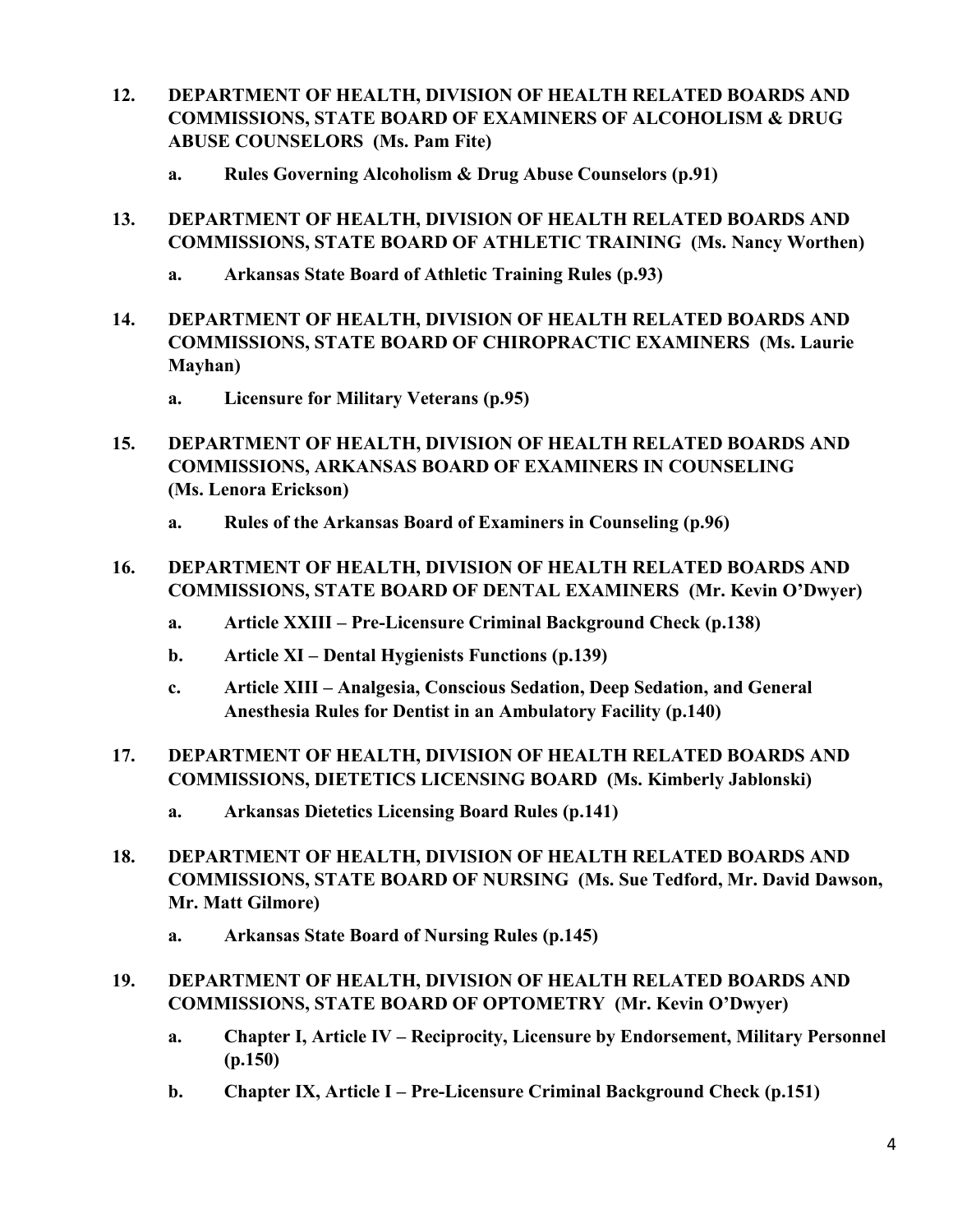- **20. DEPARTMENT OF HEALTH, DIVISION OF HEALTH RELATED BOARDS AND COMMISSIONS, ARKANSAS PSYCHOLOGY BOARD (Ms. Susan Cooper, Mr. Joe West)**
	- **a. Arkansas Psychology Board Rules (p.152)**
- **21. DEPARTMENT OF HEALTH, DIVISION OF HEALTH RELATED BOARDS AND COMMISSIONS, SOCIAL WORK LICENSING BOARD (Ms. Ruthie Bain, Mr. Matt Gilmore)**
	- **a. Rules of the Arkansas Social Work Licensing Board (p.158)**
- **22. DEPARTMENT OF HUMAN SERVICES, DIVISION OF CHILDREN & FAMILY SERVICES (Ms. Christin Harper)**
	- **a. Child Maltreatment Investigation Determinations Updates (p.167)**
- **23. DEPARTMENT OF HUMAN SERVICES, DIVISION OF COUNTY OPERATIONS (Mr. Mark White, Ms. Mary Franklin)**
	- **a. Medical Services Policy Sections A-100; B-300; C-200; E-400; F-100; H-400; I-300; I-500; I-600; SPA #2019-0007 to Update Income Offsets Pursuant to Acts 2017, No. 892 (p.171)**
- **24. DEPARTMENT OF HUMAN SERVICES, DIVISION OF DEVELOPMENTAL DISABILITIES SERVICES (Mr. Mark White, Ms. Melissa Stone)**
	- **a. Children with Chronic Health Conditions (CHC) (p.174)**
- **25. DEPARTMENT OF HUMAN SERVICES, DIVISION OF MEDICAL SERVICES (Mr. Mark White, items a – i; Ms. Patricia Gann, item a; Ms. Janet Mann, items b – f, h, i; and Mr. Jerald Sharum, item g)**
	- **a. SPA #2020-0011; ARChoices Medicaid Provider Manual, Personal Care Medicaid Provider Manual, and Targeted Case Management Medicaid Provider Manual (p.179)**
	- **b. SPA #2019-002, Section 1004 of the SUPPORT Act (p.187)**
	- **c. Technical Corrections – Removal of References to Provider Electronic Solutions (PES) Software & Updating Outdated Terminology in Arkansas Medicaid Provider Manuals (p.188)**
	- **d. SPA #2020-0012 Personal Care Rate**
	- **e. SPA #2020-0003 EIDT/ADDT Rate Increase (p.192)**
	- **f. SPA #2020-007 Durable Medical Equipment Rate Adjustment (p.195)**
	- **g. SPA #2020-0001 Self-Direction Budget Calculation Methodology & IC Provider Manual (p.196)**
	- **h. SPA #2020-0008 Physicians' Evaluation & Management Code Rate Increase (p.201)**